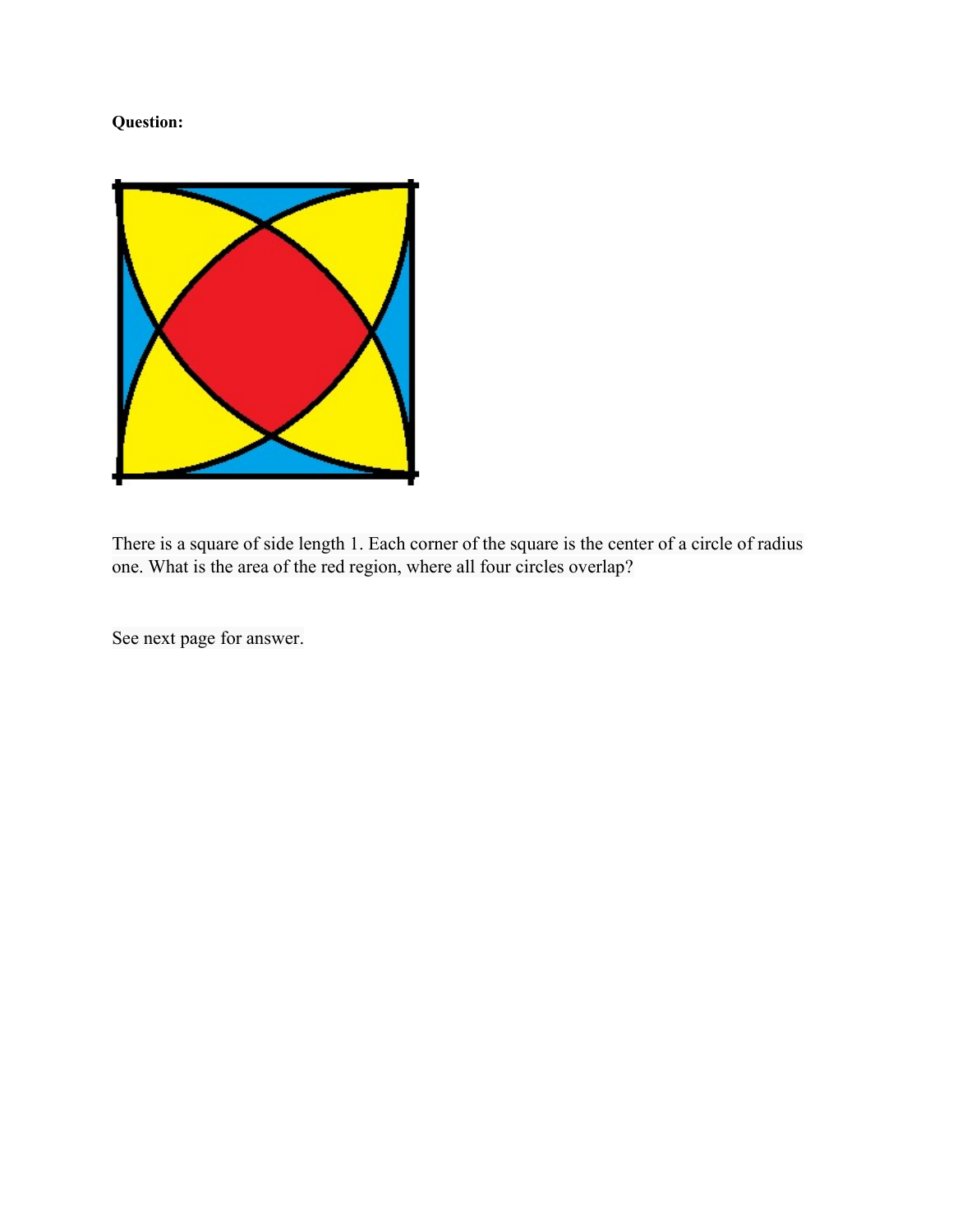Answer:

 $1 + \pi/3 - \sqrt{3} =$  apx.

0.3151467436277204526267681195872952611229178793146546456025078846506724518532 696291281987550234571136517565540890207325190613364415179082650967976239484533 906220014689983405916338783947732316433868623061639270583186549287254862947423 40423083863353504721515

See next page for solution.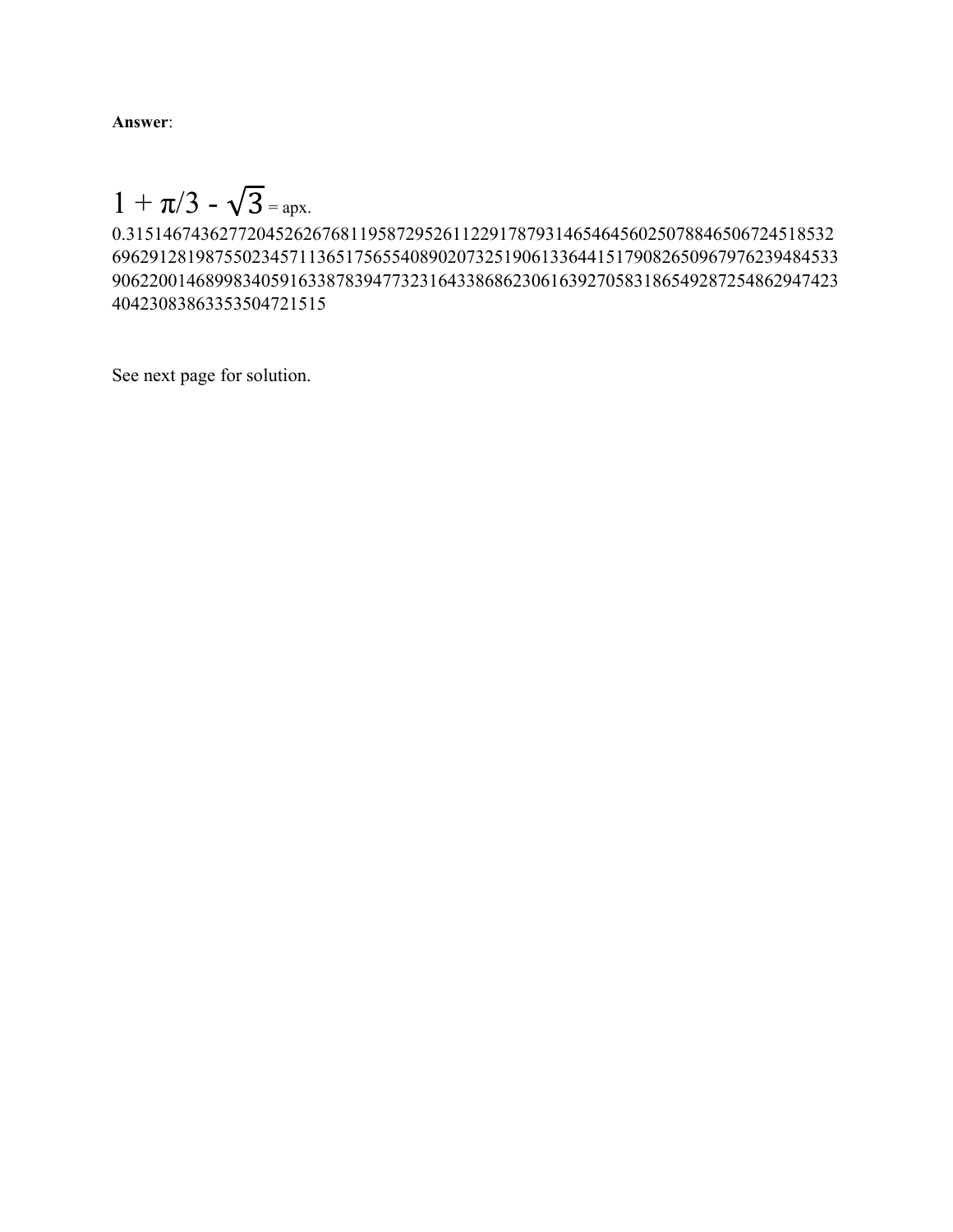

Let's start by finding the height of triangle ABC. We know  $AB = 0.5$  and  $AC = 1$ . So, by the Pythagorean formula,  $BC = sqrt(3)/2 \approx 0.8660$ .

For our next step, let's find the area of triangle ABC. It has a base of length 0.5 and a height of sqrt(3)/2. The area of a right triangle is  $(1/2)$ \*base\*height. In that case this is  $(1/2)^*(1/2)^*(sqrt(3)/2) = \sqrt{3}/8 = \sqrt{0.2165}.$ 

Next, let's find the area of green region in the next diagram.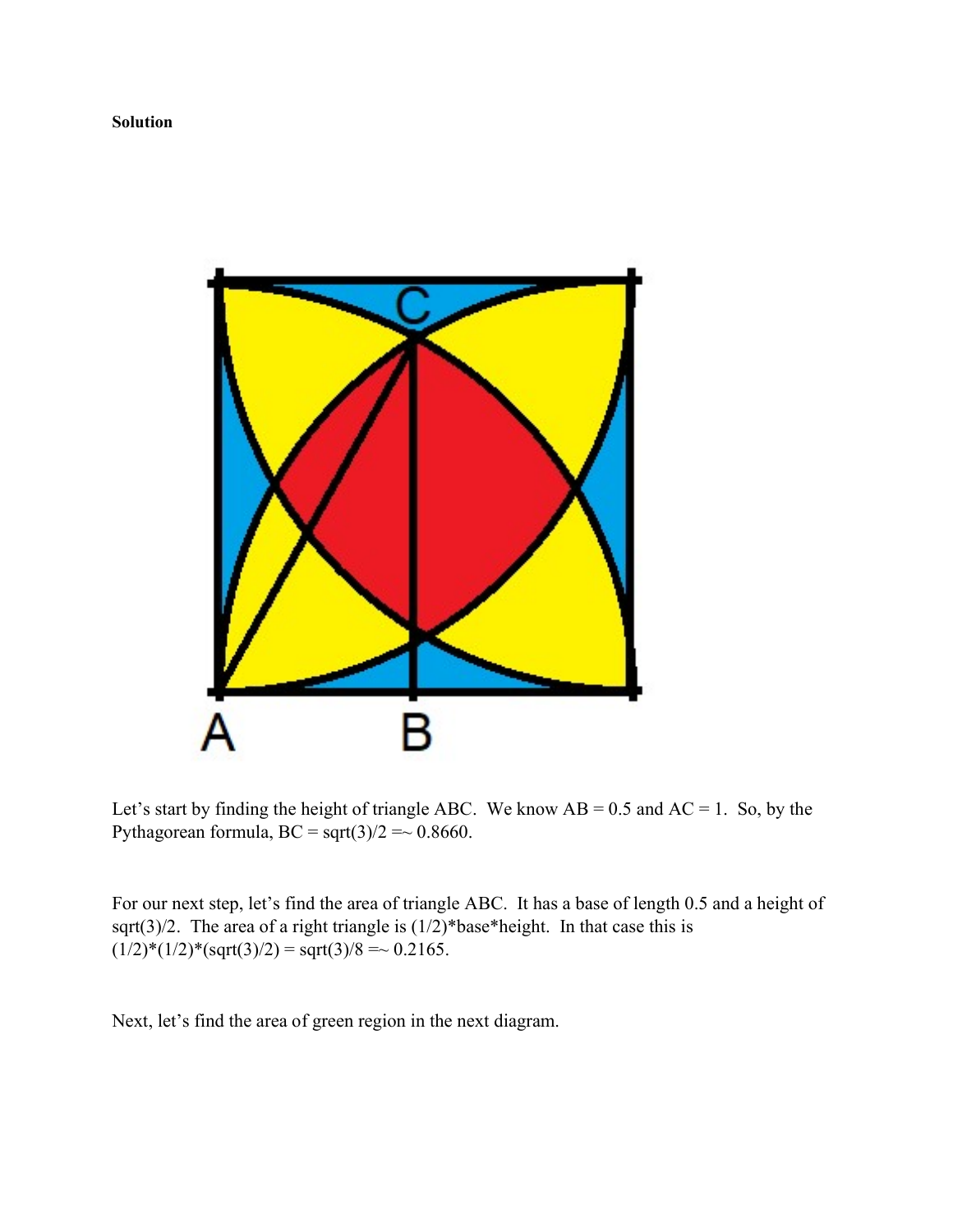

Angle DAC = Angle CAB, because AC and FB are diagonals of the same rectangle. What is angle CAB? That is half of angle ACH, which is 60 degrees, because every side of triangle ACH  $= 1.$  So, angle CAB  $= 30$  and thus, does angle FAC.

30 degrees is  $\frac{1}{2}$  of the entire 360-degree circle. The entire circle has an area of  $\pi$ . So, slice DAC has an area of  $\pi/12 = \sim 0.2618$ .

We already established triangle ABC has an area of sqrt(3)/8. This is the same as triangle AFC. Subtracting out triangle FAC from slice DAC, gives us the green region =  $\pi/12$  – sqrt(3)/8 = 0.0453.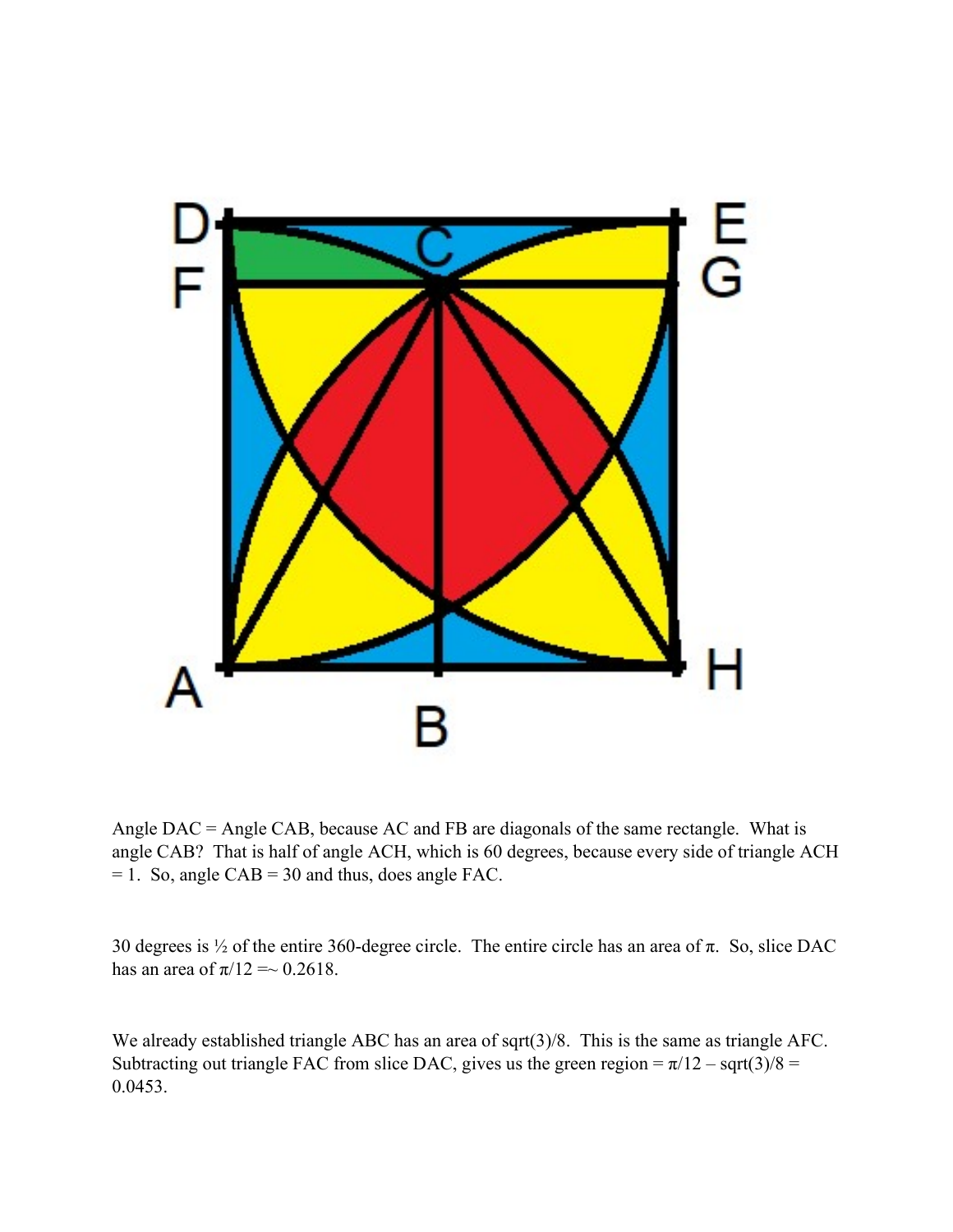Next, let's find the area of any one blue region. To do that, let's first find the area of rectangle DEFG.

We already know  $AF=BC = \sqrt{3}/2$ . So,  $DF = 1 - AF = 1 - \sqrt{3}/2 = 0.1340$ . Thus rectangle DEFG =  $1*(1-\sqrt{3}/2) = 1-\sqrt{3}/2.$ 

A blue region is going to be rectangle DEFG minus two green regions:

Blue = 
$$
(1-\sqrt{3}/2) - 2 \cdot (\pi/12 - \sqrt{3}/8) = 1 - \sqrt{3}/2 - \pi/6 + \sqrt{3}/4 = 1 - \sqrt{3}/4 - \pi/6 = 0.0434
$$
.

Next, let's find the area of any one yellow region. Let's revert back to the original diagram.



The area of two blue regions plus one yellow region equal the area of the square minus  $\frac{1}{4}$  the area of any one circle =  $1 - \pi/4 = 0.2146$ .

We already know the area of a blue region is  $1 - \sqrt{3}/4 - \pi/6$ . So we have: